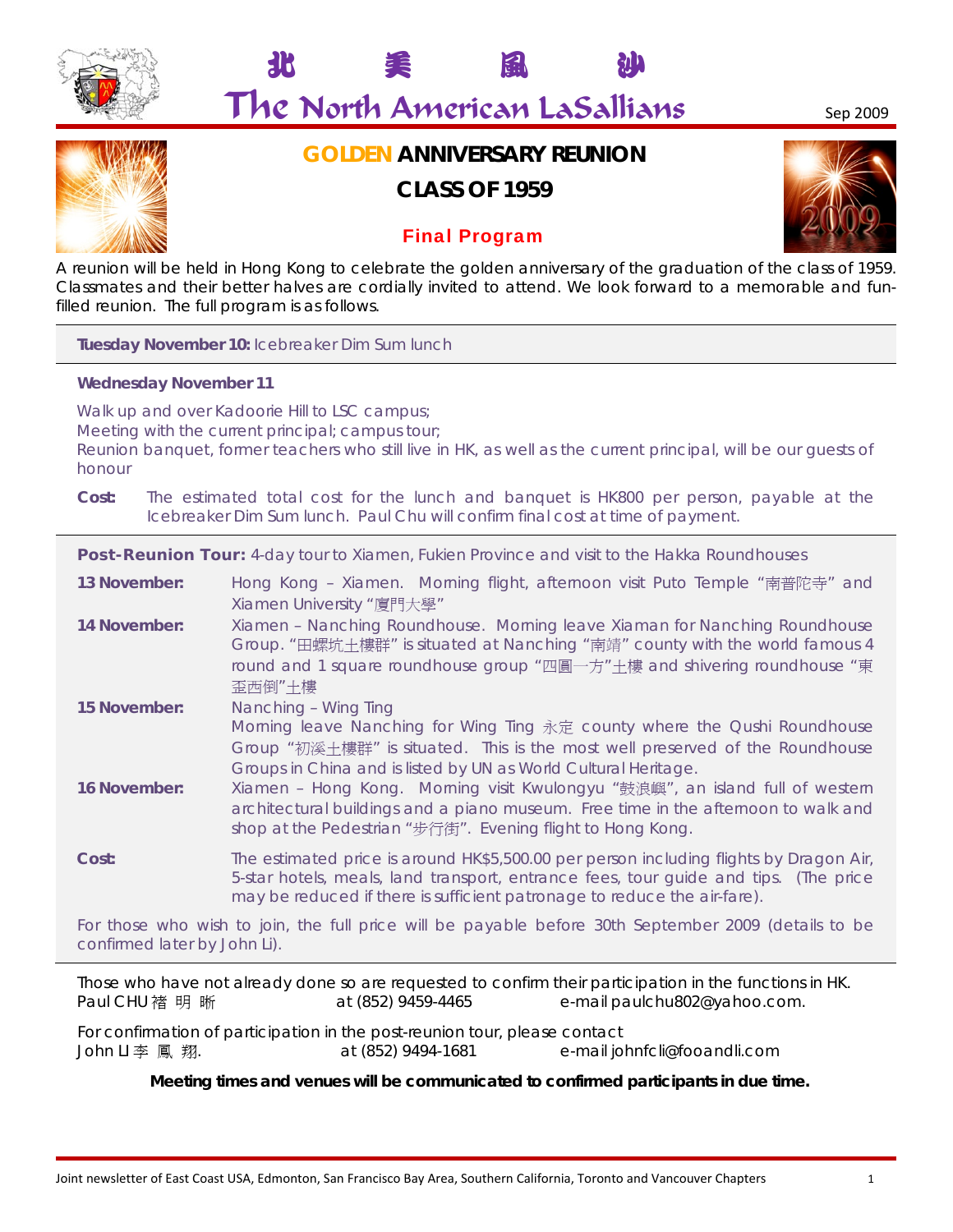

The North American LaSallians Sep 2009

北 美 風 沙

# Global Reunion San Francisco 2010

# **Event Website**

The website for the 2010 Global Reunion will be open to the public on September 1st, 2009. Registration will commence in November. Although we are still working on some of the details, the site will provide useful information on venues, schedule, entertainment and sports events. We will keep updating the site as we finalize our progress.

### http://www.lscobasf.com/reunion/index.php

# **Class 1969 40<sup>th</sup> Anniversary Reunion**

Date: November 3 ‐ 7, 2009

City: Hong Kong Contact: lamtatchi@netvigator.com (HK) pxc8@hotmail.com (Vancouver) thomaslylau@rogers.com (Toronto) tombo328@aol.com (USA)

Please act now to register.

# Serving in Uniform

In April 2009, we appealed to old boys who were serving or had served in the military forces to write about their lives in uniforms. The first article will be published in this newsletter next month. Since the article is a good and lengthy one, we plan to break the article into six parts. We are still working out the details but the first part will be in the October issue of this newsletter. Once the article is out, we welcome feedback from the readers. We also welcome contributions from other old boys about their own lives in uniforms.

**Editorial Board**

# About this newsletter

# Reminders

### **Edmonton**

### Monthly Dim Sum Gathering

Date noon August 4, 2009 (every first Friday) Venue Century Palace Restaurant 金漢龍廷大酒樓

### San Francisco

### Fall Picnic / B-B-Q

| Date  | 10 am - 4 pm Sat Sept 26, 2009              |
|-------|---------------------------------------------|
| Venue | Central Park, 40000 Paseo Padre Pkwy,       |
|       | Fremont, California                         |
| Cost: | \$18 Adults                                 |
|       | \$10 Children and full time students        |
|       | For details and reservation, please contact |
|       | ephremfung@yahoo.com.                       |

### Southern California

### Monthly Dim Sum Gathering

| Date  | noon to 2 pm, every first Sunday          |
|-------|-------------------------------------------|
| Venue | Empress Harbor Seafood Restaurant         |
|       | 111 N. Atlantic Blvd., 3/F, Monterey Park |
| Cost: | \$15 per person                           |
|       | \$10 Children and full time students      |

### Annual Picnic

| Date:  | 11 am - 5pm, Saturday Sept 19, 2009           |
|--------|-----------------------------------------------|
| Venue: | San Dimas Canyon Park 1628 N.                 |
|        | Sycamore Canyon Road, San Dimas,              |
|        | CA 91773                                      |
| Cost:  | \$18 per adult / \$12 per child               |
|        | RSVP by September 12. joe.cheng@sbcglobal.net |
|        |                                               |

This newsletter is aimed at providing an electronic platform for communications among La Salle College old boys residing in North America. However, no article should be used as a tool for promoting personal agenda. The editorial board therefore reserves the right to review and edit every single submission to make sure that no inappropriate content appears in every single issue of this newsletter. The editorial board also reserves the right to reject any submission that is not in line with the objective of this newsletter. Please send all your communications to editors@lscobaedm.org.

To subscribe to this newsletter, please email (with subject line: subscribe) to newsletter-lscobaedm.org-subscribe@lscobaedm.org.

Newsletter Committee comprises of the following members:

Vancouver Victor Leung (1977), Southern California Eddie Shek (1985) José Antonio Yeung‐Cardoso (1968) Toronto Felix Leung (1985), San Francisco Bay Area Ephrem Fung (1976) Jimmy Chang (1966) East Coast (USA) Christopher Tse (1965), Edmonton Edmonton Calvin Chan (1971) Peter Lai (1967)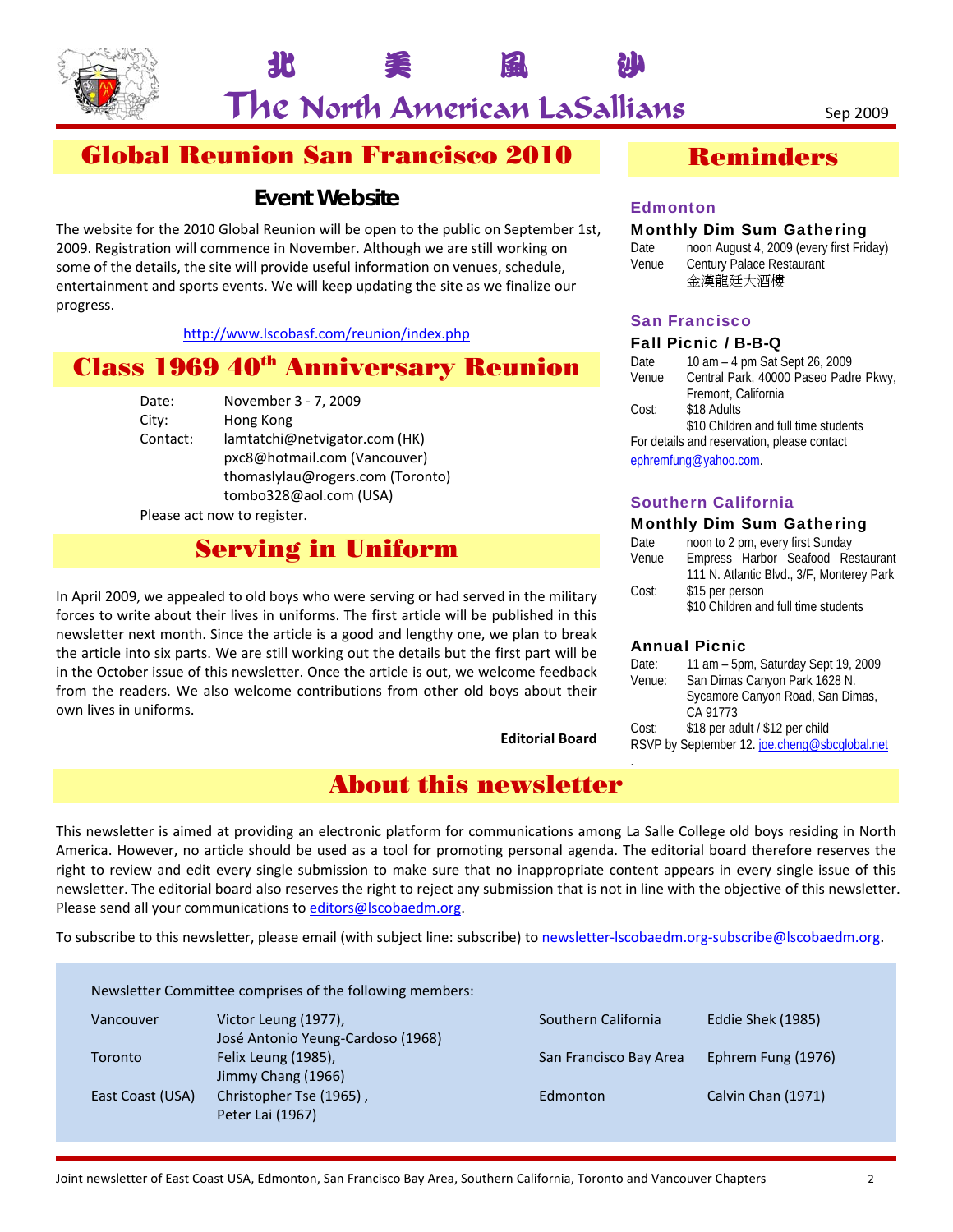

 $\mathsf{The}$  North American LaSallians  $_{\rm Sep\,2009}$ 

北 美 風 沙

# Chapter News

### Vancouver

### **Annual BBQ 2009**

#### **Victor Leung (1977)**

Living up to tradition, the Vancouver LSCOBA Chapter held its annual BBQ on August 15, 2009. As host for this year's BBQ I had the luxury to witness how the event unfolded. Rather than the usual event reporting and photo postings, I thought readers, especially

members of the Vancouver chapter, might be interested in learning more about this annual BBQ from a different perspective – the behind the scene actions.

After deciding on the date for the annual BBQ at the June executive meeting, members of the organizing committee started to locate a suitable venue for this year's BBQ. The organizing team was faced with its first challenge when we learned that the two initially proposed locations would not be available in August. Scrambling to find a last minute alternative, Patrick Ko, our President, personally visited the different suggested venues and emailed perspective site photos to executives for considerations and final site selection. After a series of e-communications, the committee finally settled on the venue – my own backyard. Within hours after learning about the final decision (via email) I received a phone call from my dear president wishing to confirm that I was not being pressured into offering my place for the event. Even though I had offered my place for the event out of my own free will, I was touched by Patrick's call for his call clearly demonstrated the spirit of "boys of caring" from the president to an ordinary member.



**Backyard x@#\$\* time**

Back: Victor Leung, Tong Fung, Francis, Daniel Chung Front: José Antonio Yeung‐Cardoso, Raymond Wong, Paul Ng, Ralph Yip, Dominic Lau, and Ronald Loui‐Ying



**Group photo prior to school‐song singing**  $L - R$ Back: Raymond Woing, Victor Leung, Francis, Dominic Lau, Patrick Li, Vitus Lau, Philip Chan, Ralph Yip, Paul Ng Front: Daniel Chung, Tony Fung, Ronald Loui‐Ying and José Antonio Yeung‐Cardoso

One of the reasons why I hesitated to offer my place for the event at the very beginning was that I was still in the process of acquiring furniture for my not-so-new home. With a lack of furniture to host such a big party, I once again lived up with my probably copyrightable party theme and called for a "bring your own chair party (BYOCP)". (Fellow brothers from the Edmonton Chapter were very familiar with this party theme!)

In order to ensure I had sufficient help I started to receive calls from many fellow Vancouver brothers a few days before and in the morning of the BBQ day. The offers for support were overwhelming! Every detailed logistic planning and every detailed role had been thought of and volunteered by fellow old boys. While Tong Fung and Daniel Chung had already taken care of the food supplies, Raymond Wong personally delivered his organic vegetable supplies that could literally feed a whole army. Ralph Yip, Vitus Lau, Ronald

 $L - R$ 



**Our cheerleading team**

Loui‐Ying, and Dominic Lau brought additional garden furniture, and Paul Ng volunteered last minute to pick up supplies from the nearby grocery store.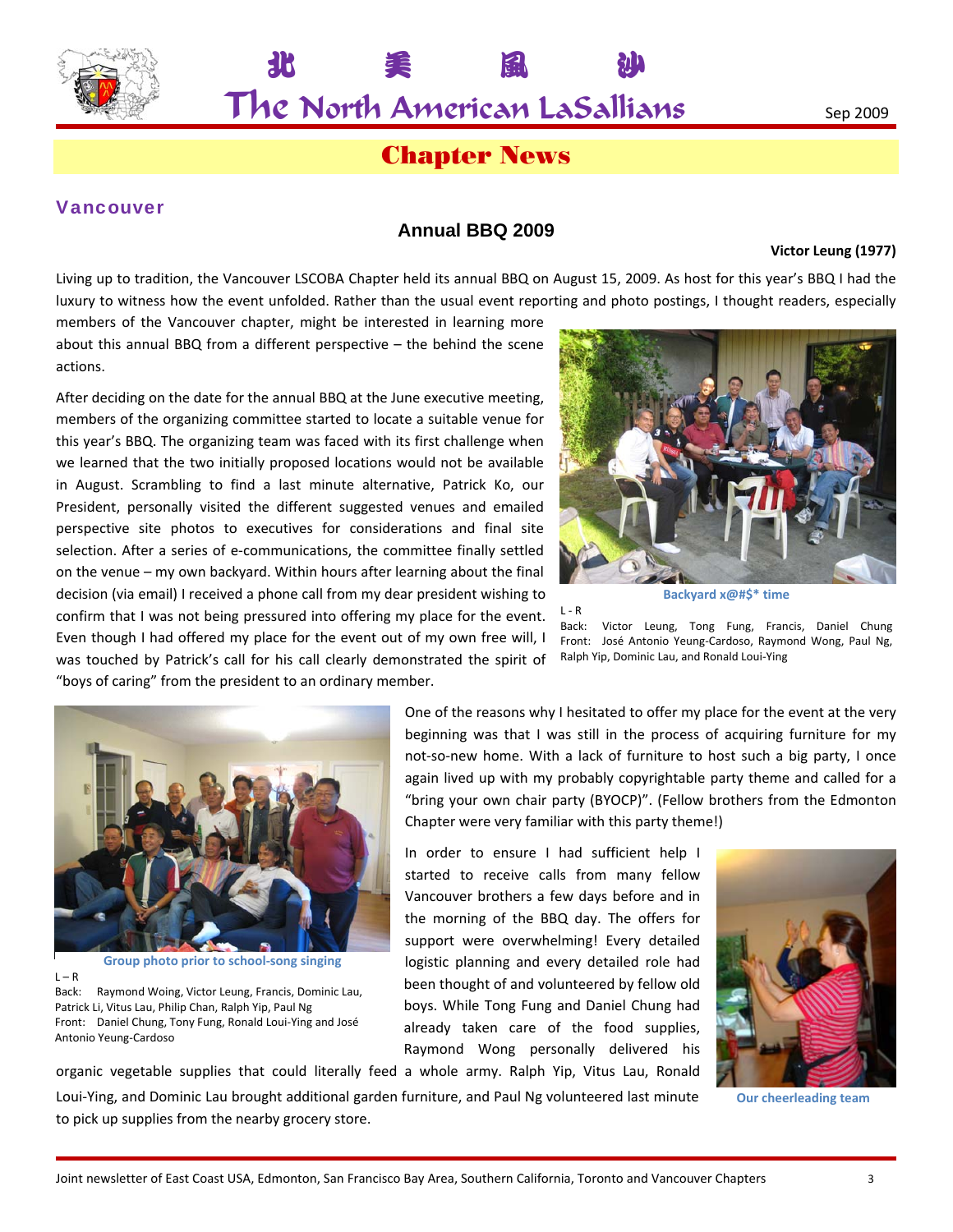

# 北 美 風 沙  $\mathsf{The}$  North American LaSallians  $_{\rm Sep\,2009}$

Contrary to a week‐long of unsettled and wet pattern, the weather was cooperative on D‐day. A total of 24 guests (and hosts) got together and dedicated a day from their normally very busy schedules to this wonderful annual La Salle tradition. It was certainly a day full of joy, fun and laughter, a day when we put aside some of our diverging differences, and a day for the old boys to get together to sing our favorite school song in one unified voice.

I was also very impressed with the level of excitement and dedication from the ladies when we sang our school song. Judging by their responses during the school song singing, I know they had also become fully converted LaSallians. On behalf of the Vancouver chapter, I sincerely thank them for their continuous support to our La Salle community!

In closing, I like to take this opportunity to say special thanks to our great BBQ chef, Daniel Chung, who single‐handedly did all the cooking for everyone! I also like to thank all the guests who attended the BBQ for it wouldn't have been a party without their participations. (Thanks for coming Francis.) Lastly, I like to thank my fellow Vancouver brothers who tirelessly helped to organize this BBQ for they made my role as host very easy and relaxed. To the eyes of ordinary members this may be just another causal social event. But to me, this was team‐building at work! And I'm proud to be a member of the Vancouver Chapter!



**The Silent LaSallian** Back: Sally (Patrick) Li, Theresa (Victor) Leung, Carol (Tony) Fung, Karen (Dominic) Lau, Donna (Philip) Chan, Molly (Ronald) Loui‐Ying Front : Calina (Vitus) Lau, Sue (Ralph) Yip, Phyllis (Raymond) Wong



**The great chef at work** thanks Daniel! And of course, our unofficial quality controller, Ronald.

# San Fransciso

# **Fall Picnic / B-B-Q**

Our fall picnic / B‐B‐Q is coming. An evite will be sent to all local chapter members. For out of town visitors who will be in the Bay Area during that time, please join us on this event by contacting sf@lscoba.com or ephremfung@yahoo.com.

| Date:  | Saturday, 9/26/2009                                       |
|--------|-----------------------------------------------------------|
| Time:  | $10am - 4pm$                                              |
| Venue: | Central Park, 40000 Paseo Padre Pkwy, Fremont, California |
| Cost:  | 18 Adults                                                 |
|        | \$10 Children and full time students                      |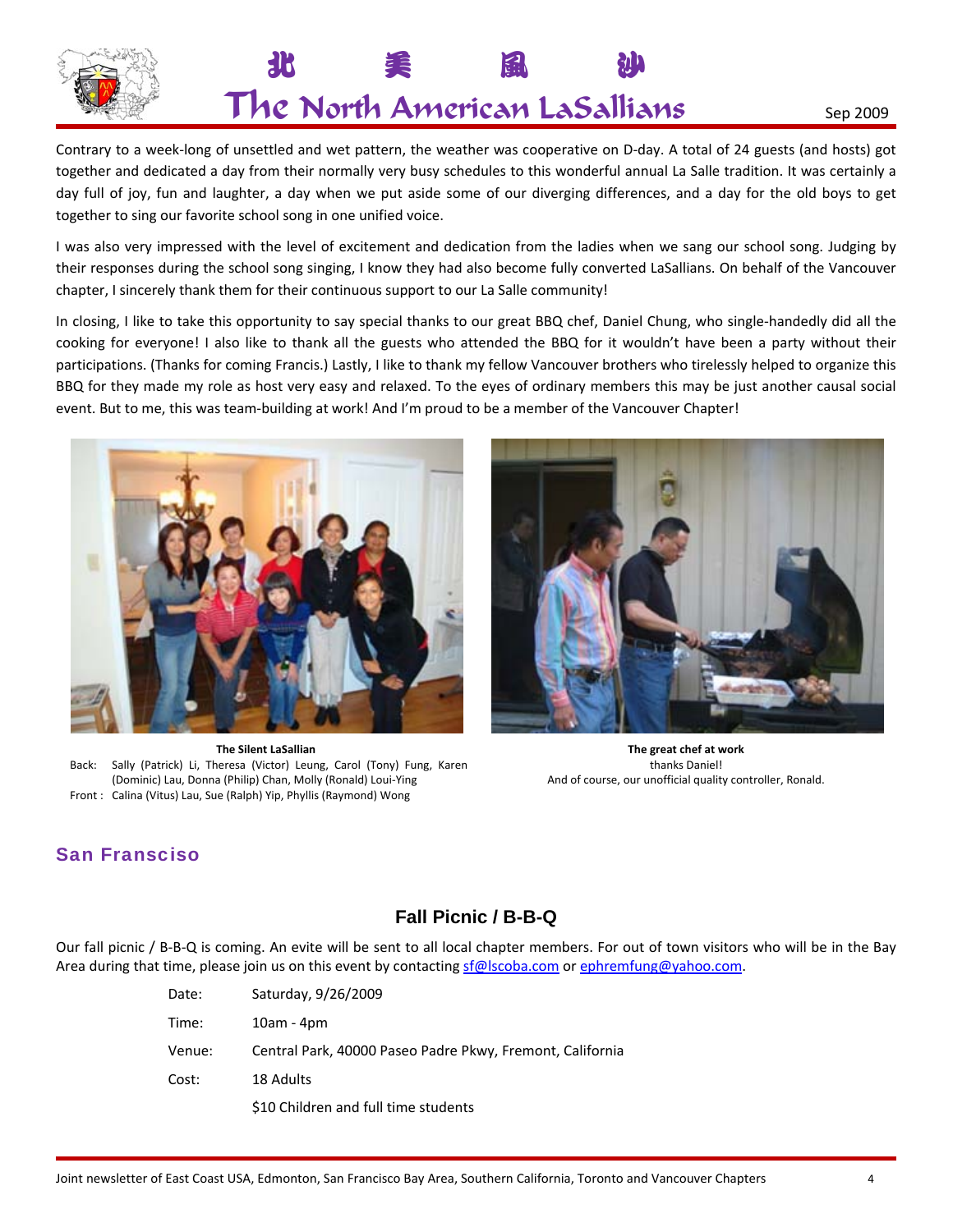



### **Toronto**

## **LSPS current teacher Randy Lam (75) in Toronto**

### **Kevi in Kwok (1988 8)**

Lam Muk Choi, Randy (75), current teacher and soccer head coach of La Salle Primary School was visiting his daughter in Toronto Lam Muk Choi, Randy (75), current teacher and soccer head coach of La Salle Primary School was visiting his daughter in Toronto<br>during the first part of August. Lam Sir was invited by his former schoolmates and students to during his stay. Above all, we all treasured the "from students to teammates" experience with Lam Sir.

On the evening of 08/13, we had a casual drink with Lam Sir, during which time we were proud to know that LSPS was still the king<br>of soccer in the HK primary section under Lam Sir's leadership. Last but not the least, spec of soccer in the HK primary section under Lam Sir's leadership. Last but not the least, special thanks should be given to our chapte President, Jimmy Chang (66) for treating Lam Sir and fellow old boys snacks and a few rounds of beer that evening.



Soccer Team Picture



Front row: Robin Siu (2000), Lam Sir (75), Chris Fong (94), Jimmy Chang (66),Simon n Chow (90), Willi e Woo (85), Steph hen Chung (88)

Back row: Kevin Cheung (2000), Ching Cheung (2000), Kevin Kwok (88)

# **Life Update**

# **Car S how Troph hy**

On August 8, 2009, Joe Alano's 280Z won a trophy at the St Albert Rock N August car show winning 2nd Place in the Foreign Car 2 Passenger 1979 And Older category. More details about the show are available at http://www.rocknaugust.com/.



Congratulations Joe!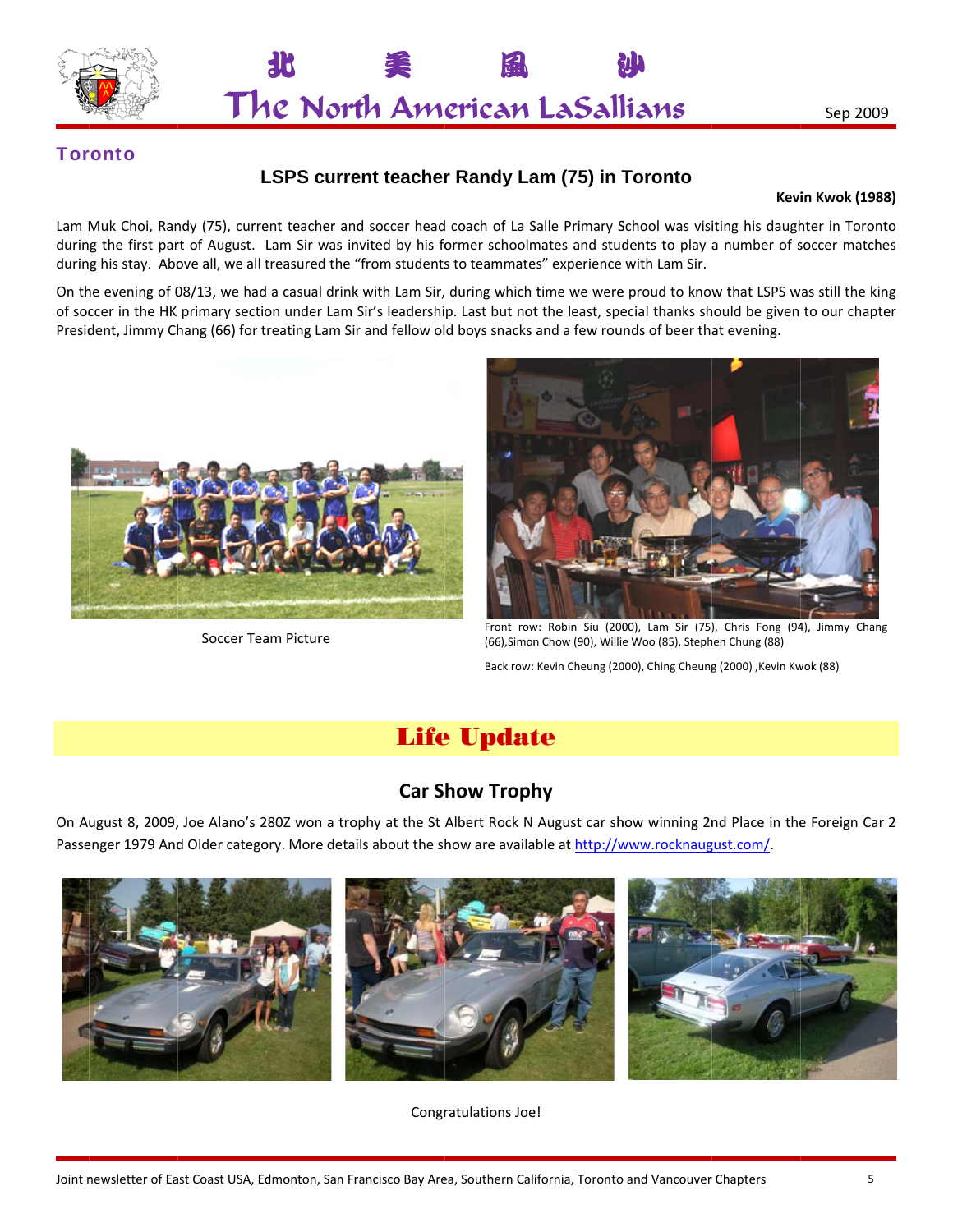



# **The Wedding Party**

On August 15, 2009, Stephen Lai and Siew‐Ying Tan became a married couple. Stephen is the elder son of our fellow LaSallian William Lai (1961). The ceremony was held in Calgary at the Confederation Park followed by a reception at the Tang Dynasty Restaurant.

Congratulations to the Lai and Tan family!

William and Vivien have invited the brothers in Edmonton to attend the wedding. Because of schedule conflict, many were unable to attend. Henry (1962) and Dorothy Kwok, Nick (1963) and Iolani Domingo, Bill (1966) and



Debbie Wong, Peter (1970) and Lina Chiong were the only ones who could make the trip to Calgary and share the joy with the Lai's.

More pictures are available for viewing at http://www.lscobaedm.org/gallery/v/Stephen+Lai+wedding/.



William, Vivien and son Stephen A memorable moment!







LaSallians at the reception **Dorothy and Henry Kwok, Debbie and Bill Wong, William and** Vivien Lai, Nick and Iolani Domingo, Lina and Peter Chiong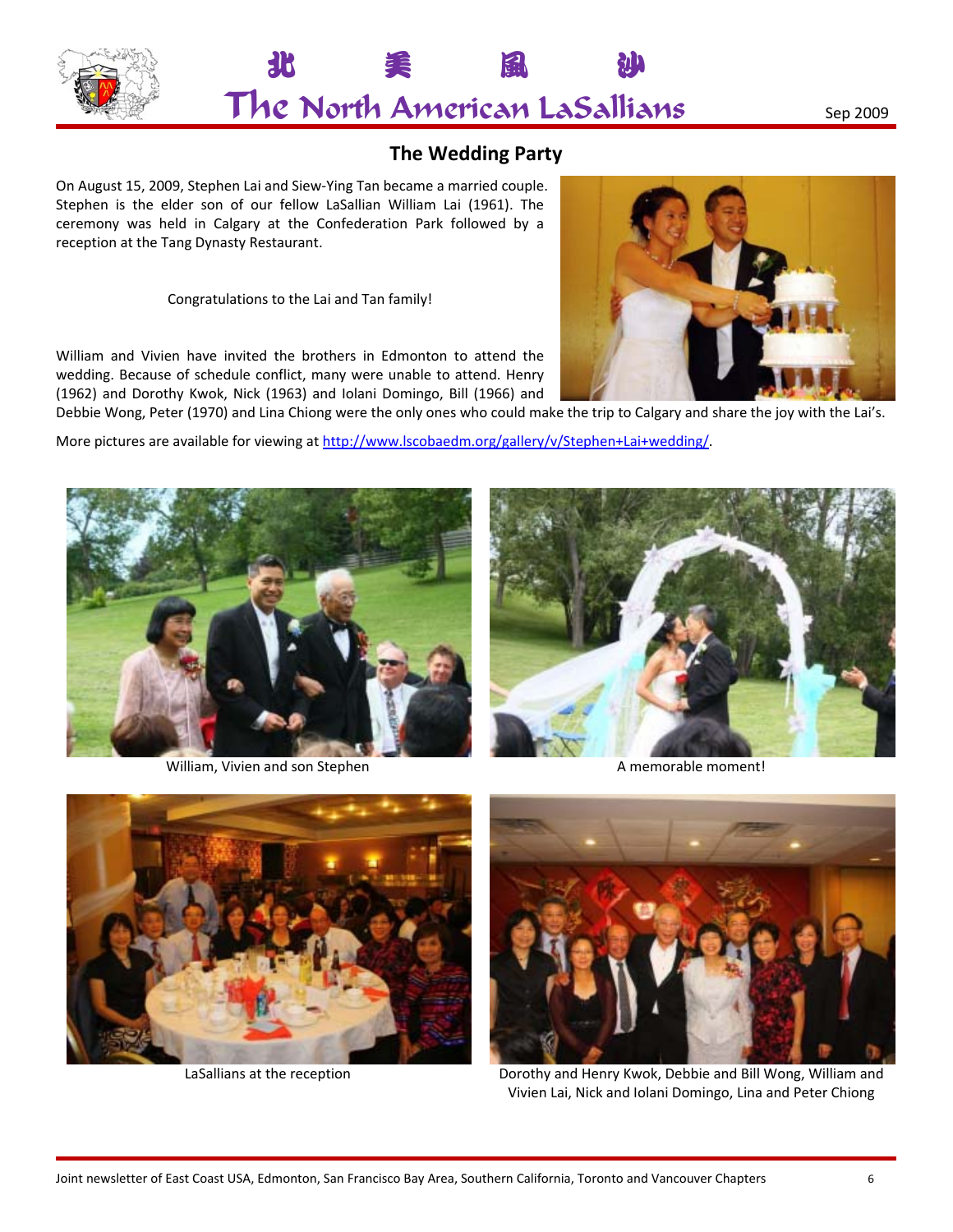

The North American LaSallians

美

# **Story Behind**

### **T The History a and Format ion of La Sa lle Old Boys s Association n Edmonton n Chapter**

(The content and information in this article are contributed by: Ralph Yip, Mike Kwong, Bill Wong and Chris Leung.)

風

Ւ

**Bill Wong (1966 6)**



### **First Edmon nton Old Boys s Gathering**

Δ

The first old boys gathering in Edmonton took place in the summer of 1978 when Mr. A. de O. Sales was in town with the Hong Kong National Athlete Team to compete in the Commonwealth Games. He was the in town with the Hong Kong National Athlete Team to compete in the Commonwealth Games. He was the<br>general manager of the Hong Kong Team. The gathering dinner was organized by Ralph Yip (1962) and held at Bamboo Palace Restaurant, which was owned by Mike Kwong (1967), one of the prominent old boys in Edmonton. Approximately thirty old boys and their family members attended the dinner gathering. This was the first time we sang our school song in a public place and we all had a memorable evening.

Prior to his relocation to Vancouver in

2008, Ralph wrote about the gathering:

In the summer of 1978, Mr. A. de O. Sales, the Honorary President of LSCOBA came to Edmonton for the Commonwealth Games with the Hong Kong Team. My classmate and the then LSCOBA President, Dr. Lawrence Chan (1962), wrote to me to gather as many La Salle old boys as we could to meet with Mr. and Mrs. Sales. I was then a new immigrant, who had only come to Edmonton in 1976. Luckily my brother Anthony Yip (1967) introduced me to Michael Kwong (1967) who was a popular person in Edmonton. In no time, Mike gathered together three tables of old boys and families to meet with the Sales. It was really a memorable night. Our Old Boys Association was not formed until many years s later.





**Functions** and **Events** 



connections and communication among the old boys. One of the most memorable functions was a buffet dinner gathering held a Sing Along Nigh Club, which was attended by more than seventy old boys and family members. The night club brought in popular professional singers from Hong Kong to entertain the local Chinese community, and was considered on of the most famous entertainment spots in town. Other functions such as hay rides, snooker, bingo, mahjong competitions, and annual soccer tournaments with Wah Yan College alumni were some of the events that were well attended and enjoyed by the old boys during that era. After the first old boys gathering in the summer of 1978, we held subsequent functions and events so as to maintain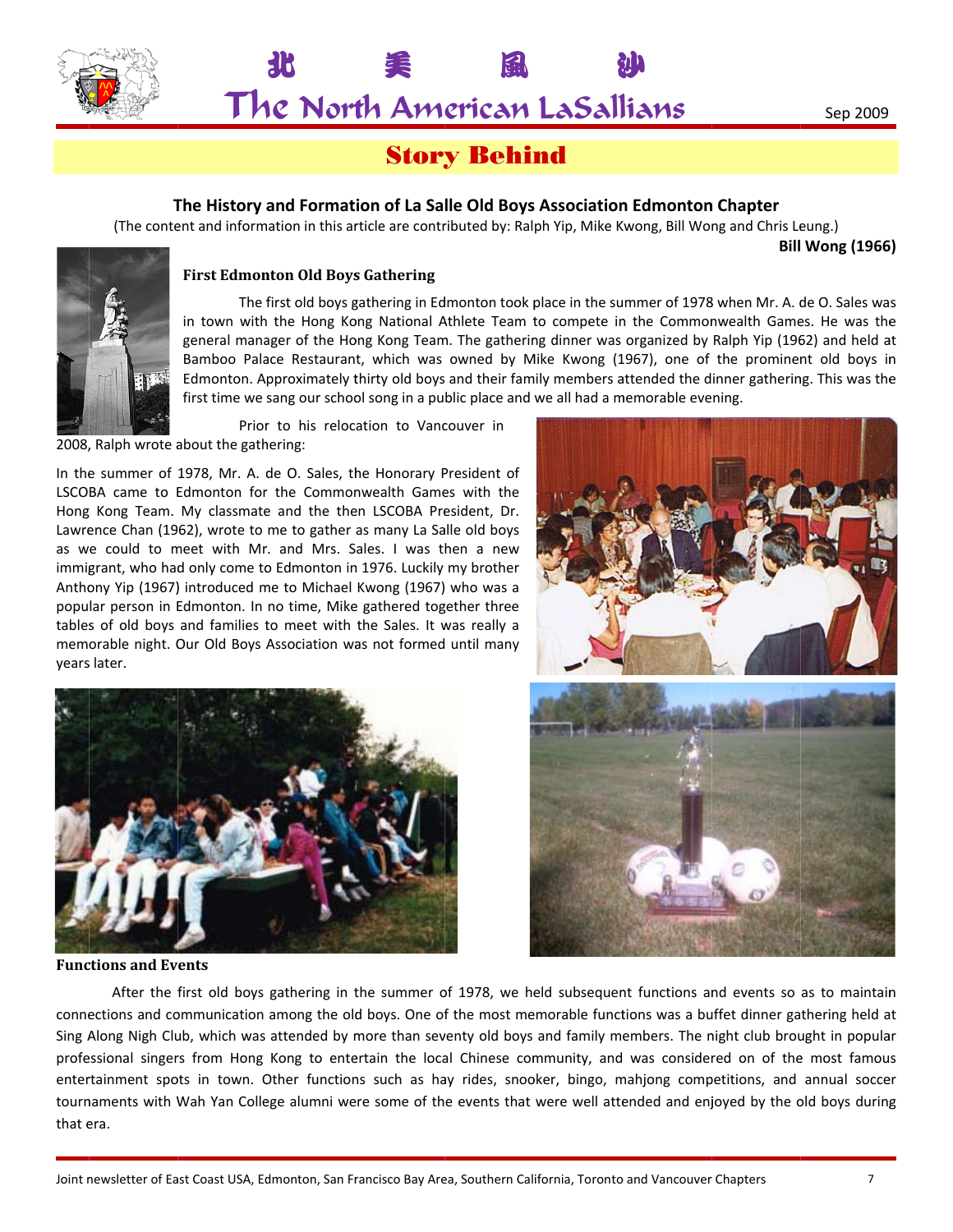

### **Form mation of La S Salle Soccer T Team**

نعلة حڪمت

(Personal)

soccer league organized by the Edmonton Chinese Soccer Association. Even though at least six members of our team were ex-school soccer team players, our team's standings in the league were not as high as we had expected; we were at the bottom of the league. However we always played hard and thoroughly demonstrated our LaSallian spirit. The Edmonton La Salle Soccer Team was formed in 1986 to participate in the



Sep 2009

### **Form mation of the La Salle Colle ege Old Boys' ' Association (Edmonton C Chapter)**

|                                                                                                                                                                                                                                                                      | <b>Page 8</b> |    |                                                                                                                                                                                                   |
|----------------------------------------------------------------------------------------------------------------------------------------------------------------------------------------------------------------------------------------------------------------------|---------------|----|---------------------------------------------------------------------------------------------------------------------------------------------------------------------------------------------------|
| Inspection of Books and Records                                                                                                                                                                                                                                      |               | C  |                                                                                                                                                                                                   |
| 9.1 The directors shall from time to time determine whether and to<br>what extent and at which times and places and under what<br>conditions or regulations the accounts and books of the Society,<br>or any of them. shall be open to the inspection of the members |               |    |                                                                                                                                                                                                   |
|                                                                                                                                                                                                                                                                      |               |    | not being directors, and no member (not being a director) shall<br>have any right of inspecting any account or book or document of<br>the Society except as conferred by law or authorized by the |
| directors or by resolution of the members, whether previous<br>notice thereof has been given or not.                                                                                                                                                                 |               | S) |                                                                                                                                                                                                   |
| Dated this 19th day of October, 1990.                                                                                                                                                                                                                                |               | tı |                                                                                                                                                                                                   |
| DIM (Mike Kwong)                                                                                                                                                                                                                                                     |               |    |                                                                                                                                                                                                   |
| (Baloh Yip)                                                                                                                                                                                                                                                          |               | a  |                                                                                                                                                                                                   |
| (Dr. Louis Chan)                                                                                                                                                                                                                                                     |               | S  |                                                                                                                                                                                                   |
| (Bill Wong)                                                                                                                                                                                                                                                          |               | р  |                                                                                                                                                                                                   |
| (Chris Leung)                                                                                                                                                                                                                                                        |               | w  |                                                                                                                                                                                                   |
| Witnessed by                                                                                                                                                                                                                                                         |               |    |                                                                                                                                                                                                   |

The La Salle College Old Boys' Association (Edmonton Chapter) was officially formed by a small group of local old boys in 1990, and was registered as a non-profit organization in the Province of Alberta. We developed and implemented by-laws to govern the integrity of the association. With our motto "La Salle i something more", the chapter is dedicated to furthering the tradition of our school's e xcellence and fighting spirit. n<br>neo<br>is ie<br>al

Our mission is not solely focused on sports and socia activities. We established a scholarship fund for students from HK La Salle College or sons and daughters of local old boys, who wish to pursue post-secondary education in Edmonton. The scholarship fund was the result of the generous contributions of the local old boys. La<br>to<br>ur

Since 2004, we have established a website to enhance ou communica tion and in formation sh haring with the La Salle community at large. In the same year, the Edmonton Chapter made

history in the La Salle community. Brother Thomas Lavin and then LSCOBA President Dr. Bernard Kong (76) was in Edmonton between August 2 and 5, 2004, after attending the summit conference of OBA Chapter Presidents in Toronto. Since Brother Thoma was the last Brother Principal of La Salle College and he officially retired that same month, the Edmonton Chapter became the first and also the last LSCOBA Chapter to host both the incumbent Brother Principal of La Salle College and the incumbent President of LSCOBA in the same city at the same time. e<br>e<br>ns



Pictured in front of Lake Louise, Banff, 2004



**Group picture during dinner reception, 2004** 

In 2006, the Edmonton Chapter was honoured to host the Global Reunion and Soccer Tournament that year. Under the<br>great leadership and prudent guidance of Calvin Chan, our President, the events went very smoothly and conclu In 2006, the Edmonton Chapter was honoured to host the Global Reunion and Soccer Tournament that year. Under the